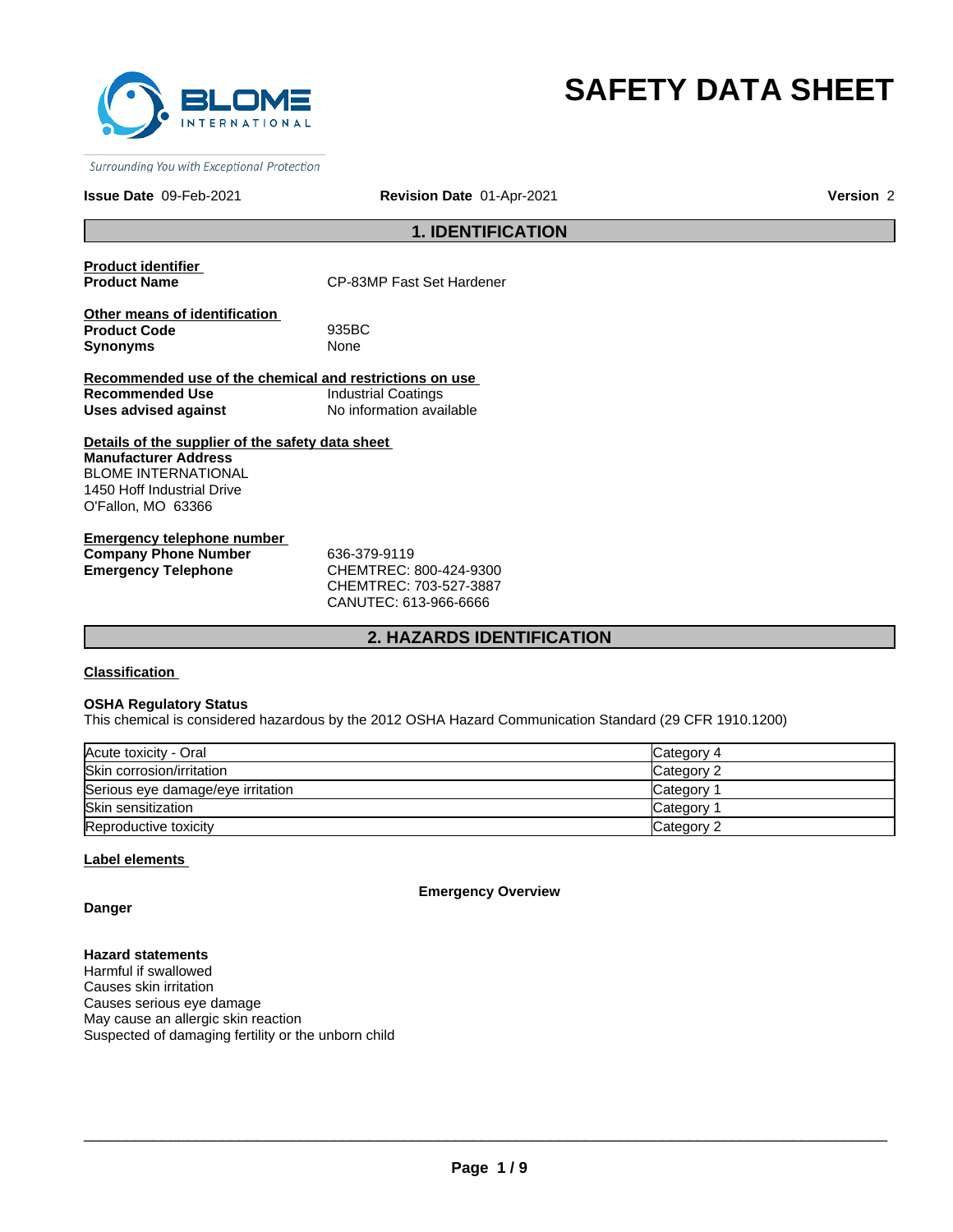

**Appearance** viscous paste **Physical state** Solid **Odor** Amine

 $\overline{\phantom{a}}$  ,  $\overline{\phantom{a}}$  ,  $\overline{\phantom{a}}$  ,  $\overline{\phantom{a}}$  ,  $\overline{\phantom{a}}$  ,  $\overline{\phantom{a}}$  ,  $\overline{\phantom{a}}$  ,  $\overline{\phantom{a}}$  ,  $\overline{\phantom{a}}$  ,  $\overline{\phantom{a}}$  ,  $\overline{\phantom{a}}$  ,  $\overline{\phantom{a}}$  ,  $\overline{\phantom{a}}$  ,  $\overline{\phantom{a}}$  ,  $\overline{\phantom{a}}$  ,  $\overline{\phantom{a}}$ 

# **Precautionary Statements - Prevention**

Obtain special instructions before use Do not handle until all safety precautions have been read and understood Wear protective gloves/protective clothing/eye protection/face protection Use personal protective equipment as required Wash face, hands and any exposed skin thoroughly after handling Do not eat, drink or smoke when using this product Avoid breathing dust/fume/gas/mist/vapors/spray Contaminated work clothing should not be allowed out of the workplace

# **Precautionary Statements - Response**

IF exposed or concerned: Get medical advice/attention IF IN EYES: Rinse cautiously with water for several minutes. Remove contact lenses, if present and easy to do. Continue rinsing Immediately call a POISON CENTER or doctor/physician IF ON SKIN: Wash with plenty of soap and water If skin irritation or rash occurs: Get medical advice/attention Take off contaminated clothing and wash before reuse IF SWALLOWED: Call a POISON CENTER or doctor/physician if you feel unwell Rinse mouth

# **Precautionary Statements - Storage**

Store locked up

# **Precautionary Statements - Disposal**

Dispose of contents/container to an approved waste disposal plant

# **Hazards not otherwise classified (HNOC)**

Not applicable

# **Other Information**

Harmful to aquatic life with long lasting effects. Harmful to aquatic life.

# **Unknown acute toxicity**

0% of the mixture consists of ingredient(s) of unknown toxicity

# **3. COMPOSITION/INFORMATION ON INGREDIENTS**

# **Substance**

Not applicable

# **Mixture**

| <b>Chemical Name</b>                   | <b>CAS No</b>  | Weight-%  |
|----------------------------------------|----------------|-----------|
| Quartz *                               | 14808-60-7     | $30 - 60$ |
| Wollastonite (Ca(SiO3)) *              | 13983-17-0     | $10 - 30$ |
| 4-tert-Butylphenol *                   | 98-54-4        | $7 - 13$  |
| Diethylenetriamine *                   | $111 - 40 - 0$ | $3 - 7$   |
| 1,3-Benzenedimethanamine *             | 1477-55-0      | $3 - 7$   |
| Trimethylhexamethylenediamine *        | 25620-58-0     | $3 - 7$   |
| 2,4,6-Tri(dimethylaminomethyl)phenol * | $90 - 72 - 2$  | - 5       |
|                                        |                |           |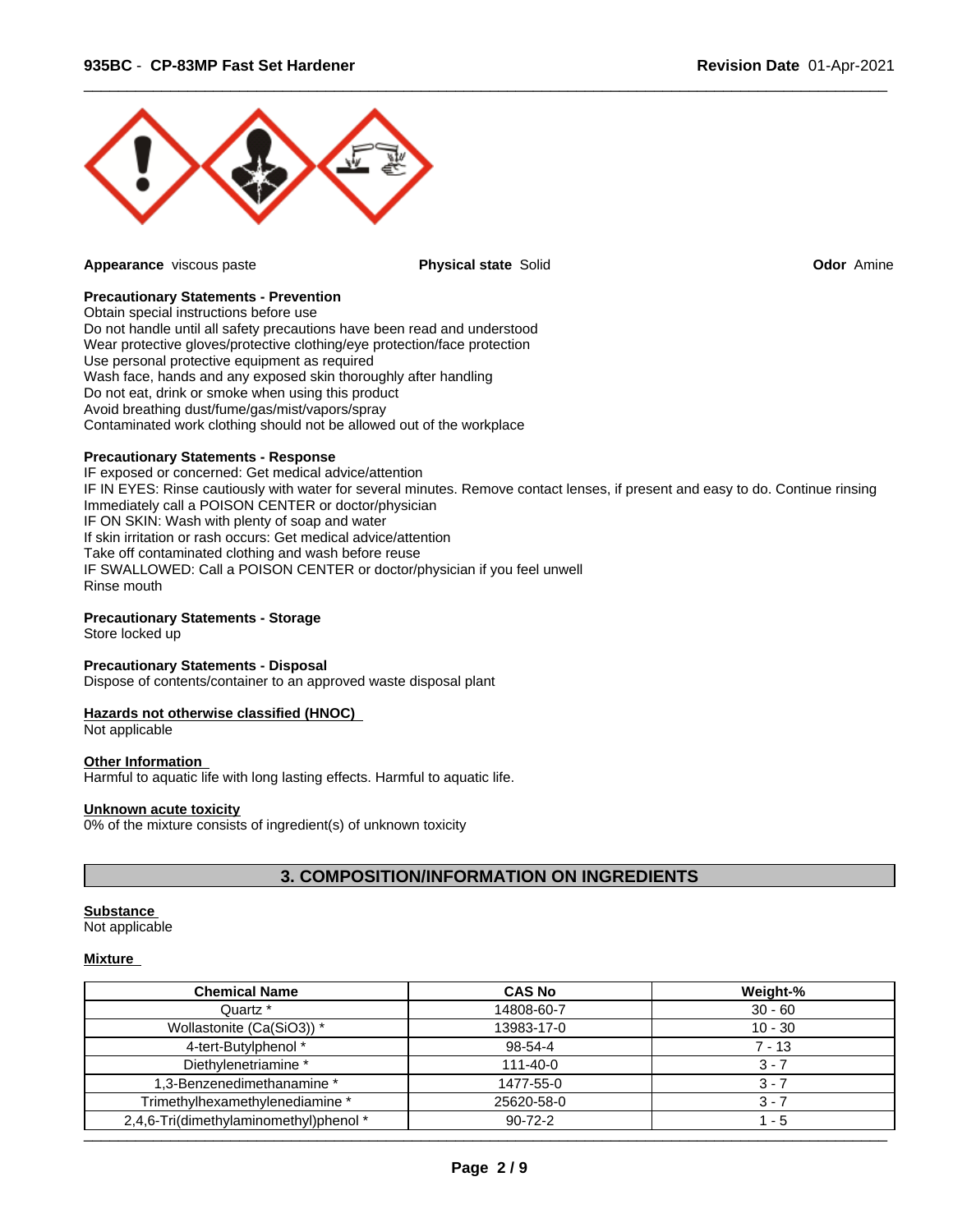| -<br>precipitated and<br>ael<br>amor<br>Silica<br>rbhous. | $\sim$<br>$\mathbf{r}$<br>UU- |  |
|-----------------------------------------------------------|-------------------------------|--|
| $- \cdot$<br>ЫS<br>าดเ<br>הזרי.                           | $80 - 05 -$                   |  |

\*The exact percentage (concentration) of composition has been withheld as a trade secret.

 $\overline{\phantom{a}}$  ,  $\overline{\phantom{a}}$  ,  $\overline{\phantom{a}}$  ,  $\overline{\phantom{a}}$  ,  $\overline{\phantom{a}}$  ,  $\overline{\phantom{a}}$  ,  $\overline{\phantom{a}}$  ,  $\overline{\phantom{a}}$  ,  $\overline{\phantom{a}}$  ,  $\overline{\phantom{a}}$  ,  $\overline{\phantom{a}}$  ,  $\overline{\phantom{a}}$  ,  $\overline{\phantom{a}}$  ,  $\overline{\phantom{a}}$  ,  $\overline{\phantom{a}}$  ,  $\overline{\phantom{a}}$ 

# **4. FIRST AID MEASURES**

| Description of first aid measures                           |                                                                                                                                                                                                                                                                                                                                            |
|-------------------------------------------------------------|--------------------------------------------------------------------------------------------------------------------------------------------------------------------------------------------------------------------------------------------------------------------------------------------------------------------------------------------|
| <b>General advice</b>                                       | In case of accident or unwellness, seek medical advice immediately (show directions for<br>use or safety data sheet if possible). If symptoms persist, call a physician.                                                                                                                                                                   |
| Eye contact                                                 | Rinse immediately with plenty of water, also under the eyelids, for at least 15 minutes.<br>Remove contact lenses, if present and easy to do. Continue rinsing. Call a physician<br>immediately.                                                                                                                                           |
| <b>Skin contact</b>                                         | Wash off immediately with soap and plenty of water while removing all contaminated<br>clothes and shoes. For minor skin contact, avoid spreading material on unaffected skin. If<br>skin irritation persists, call a physician.                                                                                                            |
| <b>Inhalation</b>                                           | Remove to fresh air. If breathing is irregular or stopped, administer artificial respiration.<br>Avoid direct contact with skin. Use barrier to give mouth-to-mouth resuscitation. If<br>symptoms persist, call a physician.                                                                                                               |
| Ingestion                                                   | Call a physician or poison control center immediately. Rinse mouth. Drink plenty of water.<br>Do not induce vomiting without medical advice.                                                                                                                                                                                               |
| Self-protection of the first aider                          | Ensure that medical personnel are aware of the material(s) involved and take precautions to<br>protect themselves. Do not use mouth-to-mouth method if victim ingested or inhaled the<br>substance; give artificial respiration with the aid of a pocket mask equipped with a one-way<br>valve or other proper respiratory medical device. |
| Most important symptoms and effects, both acute and delayed |                                                                                                                                                                                                                                                                                                                                            |
| <b>Symptoms</b>                                             | May cause skin irritation. May cause redness and tearing of the eyes. May result in<br>permanent damage including blindness. May cause allergic skin reaction. Coughing and/or<br>wheezing.                                                                                                                                                |

**Indication of any immediate medical attention and special treatment needed**

**Note to physicians** Treat symptomatically.

# **5. FIRE-FIGHTING MEASURES**

#### **Suitable extinguishing media**

Use extinguishing measures that are appropriate to local circumstances and the surrounding environment. Dry chemical, CO2, alcohol-resistant foam or water spray. Move containers from fire area if you can do it without risk.

**Unsuitable extinguishing media** Do not use a solid water stream as it may scatter and spread fire.

# **Specific hazards arising from the chemical**

The product causes burns of eyes, skin and mucous membranes. Thermal decomposition can lead to release of irritating and toxic gases and vapors. Runoff may pollute waterways.

**Explosion data Sensitivity to Mechanical Impact** None. **Sensitivity to Static Discharge** None.

## **Protective equipment and precautions for firefighters**

As in any fire, wear self-contained breathing apparatus pressure-demand, MSHA/NIOSH (approved or equivalent) and full protective gear.

# **6. ACCIDENTAL RELEASE MEASURES**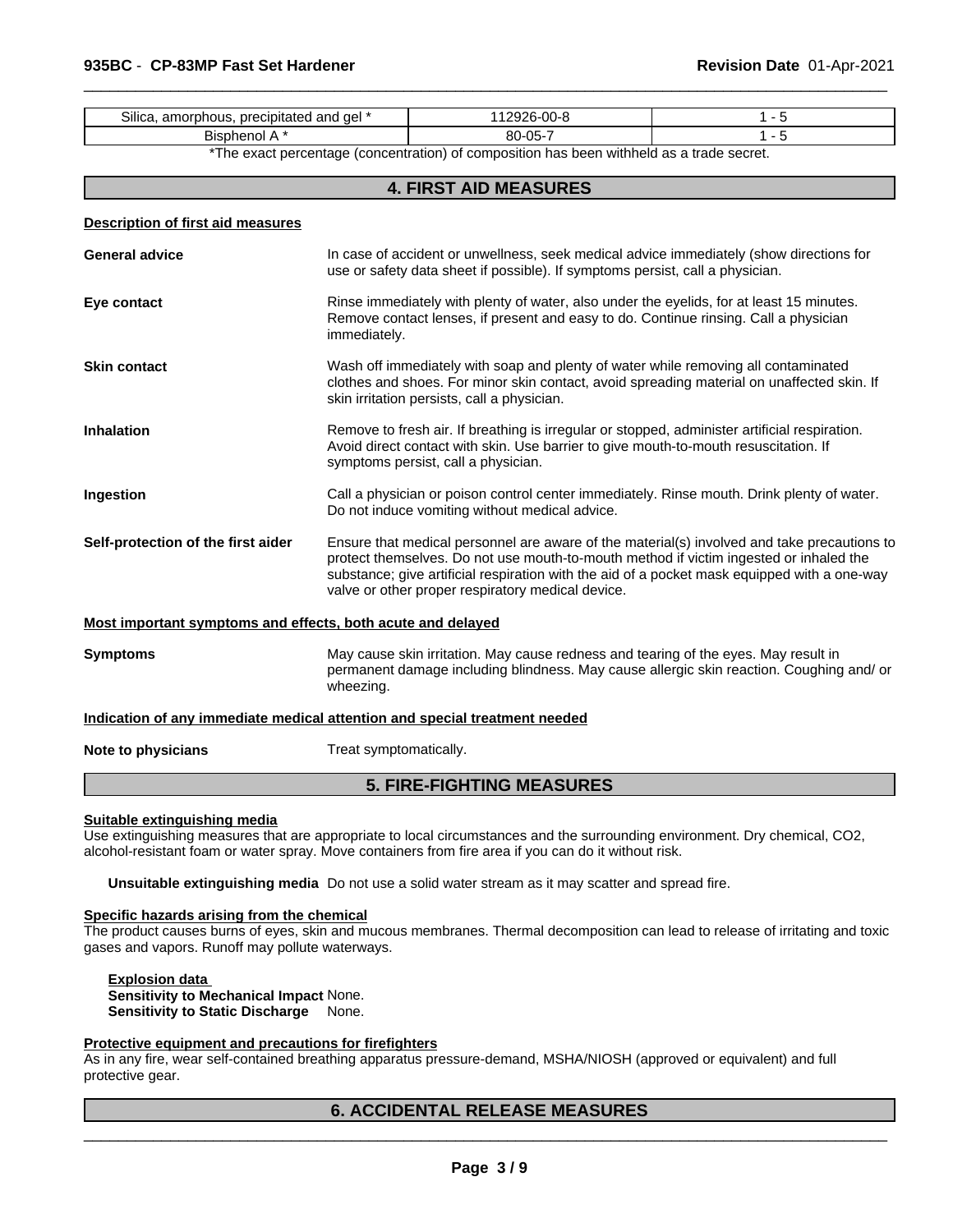# **Personal precautions, protective equipment and emergency procedures**

| <b>Personal precautions</b>                          | Remove all sources of ignition. Evacuate personnel to safe areas. Ensure adequate<br>ventilation, especially in confined areas. Use personal protective equipment as required.<br>Keep people away from and upwind of spill/leak.                          |  |
|------------------------------------------------------|------------------------------------------------------------------------------------------------------------------------------------------------------------------------------------------------------------------------------------------------------------|--|
| <b>Environmental precautions</b>                     |                                                                                                                                                                                                                                                            |  |
| <b>Environmental precautions</b>                     | Prevent entry into waterways, sewers, basements or confined areas.                                                                                                                                                                                         |  |
| Methods and material for containment and cleaning up |                                                                                                                                                                                                                                                            |  |
| <b>Methods for containment</b>                       | Absorb or cover with dry earth, sand or other non-combustible material and transfer to<br>containers.                                                                                                                                                      |  |
| Methods for cleaning up                              | Cover liquid spill with sand, earth or other non-combustible absorbent material. Use<br>personal protective equipment as required. Dam up. Take up mechanically, placing in<br>appropriate containers for disposal. Clean contaminated surface thoroughly. |  |
| <b>7. HANDLING AND STORAGE</b>                       |                                                                                                                                                                                                                                                            |  |
| Precautions for safe handling                        |                                                                                                                                                                                                                                                            |  |
| Advice on safe handling                              | Avoid contact with skin, eyes or clothing. Use personal protective equipment as required.                                                                                                                                                                  |  |

 $\overline{\phantom{a}}$  ,  $\overline{\phantom{a}}$  ,  $\overline{\phantom{a}}$  ,  $\overline{\phantom{a}}$  ,  $\overline{\phantom{a}}$  ,  $\overline{\phantom{a}}$  ,  $\overline{\phantom{a}}$  ,  $\overline{\phantom{a}}$  ,  $\overline{\phantom{a}}$  ,  $\overline{\phantom{a}}$  ,  $\overline{\phantom{a}}$  ,  $\overline{\phantom{a}}$  ,  $\overline{\phantom{a}}$  ,  $\overline{\phantom{a}}$  ,  $\overline{\phantom{a}}$  ,  $\overline{\phantom{a}}$ 

Wash contaminated clothing before reuse. Do not breathe dust/fume/gas/mist/vapors/spray.

### **Conditions for safe storage, including any incompatibilities**

|                           | Keep container tightly closed in a dry and well-ventilated place. Keep out of the reach of |
|---------------------------|--------------------------------------------------------------------------------------------|
| <b>Storage Conditions</b> | children.                                                                                  |
| Incompatible materials    | Strong oxidizing agents. Strong acids. Strong bases.                                       |

Do not eat, drink or smoke when using this product.

# **8. EXPOSURE CONTROLS/PERSONAL PROTECTION**

# **Control parameters**

#### **Exposure Guidelines** .

| <b>Chemical Name</b>                                      | <b>ACGIH TLV</b>                                                                                                                     | <b>OSHA PEL</b>                                                                                                                                                                                                                                                                                                           | <b>NIOSH IDLH</b>                                                                         |
|-----------------------------------------------------------|--------------------------------------------------------------------------------------------------------------------------------------|---------------------------------------------------------------------------------------------------------------------------------------------------------------------------------------------------------------------------------------------------------------------------------------------------------------------------|-------------------------------------------------------------------------------------------|
| Quartz<br>14808-60-7                                      | TWA: $0.025$ mg/m <sup>3</sup> respirable<br>particulate matter                                                                      | TWA: 50 $\mu$ g/m <sup>3</sup> TWA: 50 $\mu$ g/m <sup>3</sup><br>excludes construction work,<br>agricultural operations, and<br>exposures that result from the<br>processing of sorptive clays<br>$(250)/(%SiO2 + 5)$ mppcf TWA<br>respirable fraction<br>$(10)/(%SiO2 + 2)$ mg/m <sup>3</sup> TWA<br>respirable fraction | IDLH: 50 mg/m <sup>3</sup> respirable dust<br>TWA: 0.05 mg/m <sup>3</sup> respirable dust |
| Wollastonite (Ca(SiO3))<br>13983-17-0                     | TWA: 1 mg/m <sup>3</sup> inhalable particulate<br>matter, particulate matter containing<br>no asbestos and <1% crystalline<br>silica |                                                                                                                                                                                                                                                                                                                           |                                                                                           |
| Diethylenetriamine<br>$111 - 40 - 0$                      | TWA: 1 ppm<br>S*                                                                                                                     |                                                                                                                                                                                                                                                                                                                           | TWA: 1 ppm<br>TWA: $4 \text{ mg/m}^3$                                                     |
| 1,3-Benzenedimethanamine<br>1477-55-0                     | $S^*$<br>Ceiling: $0.1 \text{ mg/m}^3$                                                                                               |                                                                                                                                                                                                                                                                                                                           | Ceiling: $0.1 \text{ mg/m}^3$                                                             |
| Silica, amorphous, precipitated and<br>gel<br>112926-00-8 |                                                                                                                                      | TWA: 20 mppcf<br>$(80)/(%$ SiO2) mg/m <sup>3</sup> TWA                                                                                                                                                                                                                                                                    |                                                                                           |

# **Legend**

*Skin - Skin Absorber*

*NIOSH IDLH Immediately Dangerous to Life or Health*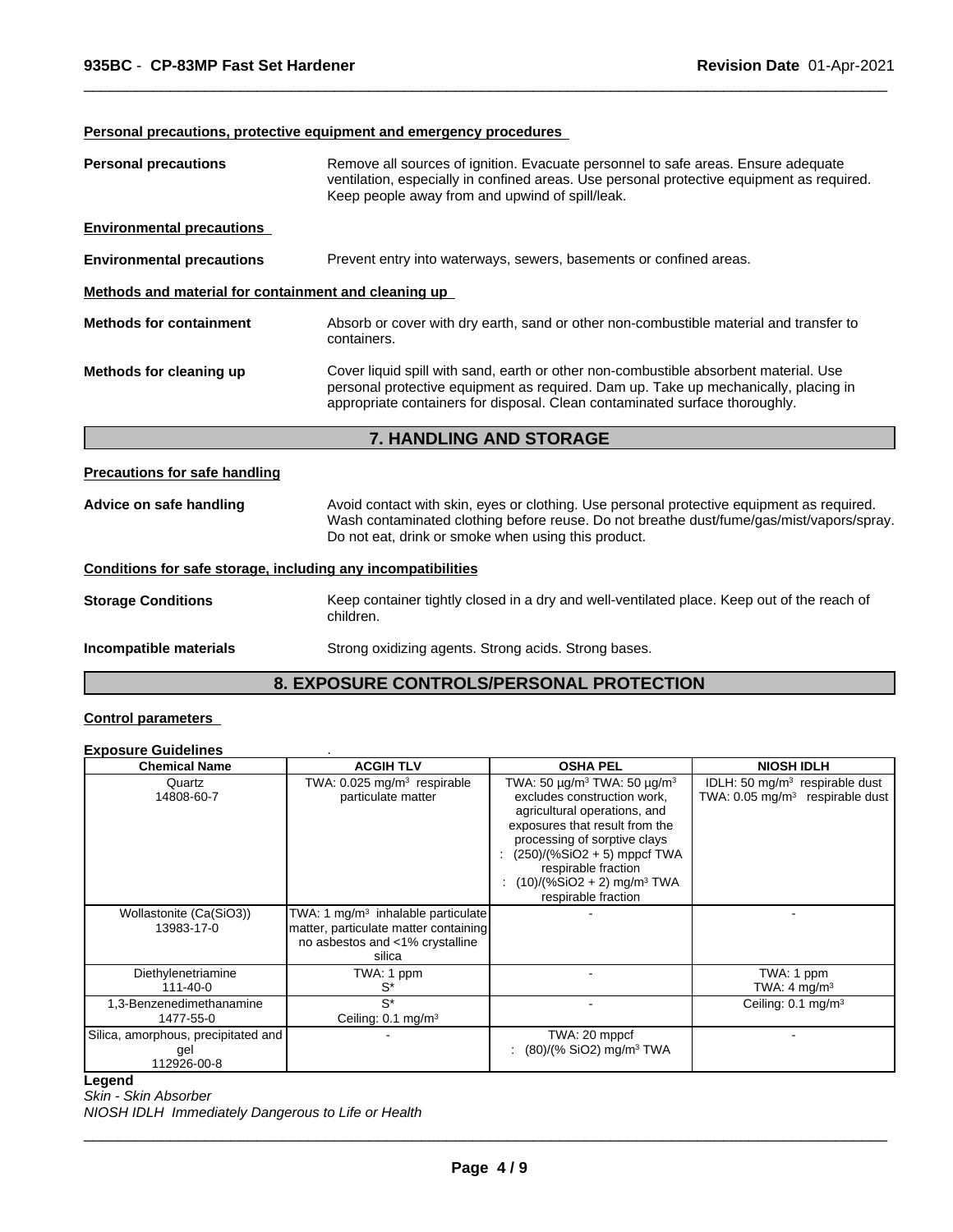# **Appropriate engineering controls**

| <b>Engineering Controls</b> |  |
|-----------------------------|--|
|-----------------------------|--|

| <b>Engineering Controls</b> | Showers              |  |
|-----------------------------|----------------------|--|
|                             | Eyewash stations     |  |
|                             | Ventilation systems. |  |

# **Individual protection measures, such as personal protective equipment**

| <b>Eye/face protection</b>            | Tight sealing safety goggles.                                                                                                                                                                                                                                                                                                    |
|---------------------------------------|----------------------------------------------------------------------------------------------------------------------------------------------------------------------------------------------------------------------------------------------------------------------------------------------------------------------------------|
| Skin and body protection              | Wear protective gloves and protective clothing.                                                                                                                                                                                                                                                                                  |
| <b>Respiratory protection</b>         | If exposure limits are exceeded or irritation is experienced, NIOSH/MSHA approved<br>respiratory protection should be worn. Positive-pressure supplied air respirators may be<br>required for high airborne contaminant concentrations. Respiratory protection must be<br>provided in accordance with current local regulations. |
| <b>General Hygiene Considerations</b> | Handle in accordance with good industrial hygiene and safety practice.                                                                                                                                                                                                                                                           |

 $\overline{\phantom{a}}$  ,  $\overline{\phantom{a}}$  ,  $\overline{\phantom{a}}$  ,  $\overline{\phantom{a}}$  ,  $\overline{\phantom{a}}$  ,  $\overline{\phantom{a}}$  ,  $\overline{\phantom{a}}$  ,  $\overline{\phantom{a}}$  ,  $\overline{\phantom{a}}$  ,  $\overline{\phantom{a}}$  ,  $\overline{\phantom{a}}$  ,  $\overline{\phantom{a}}$  ,  $\overline{\phantom{a}}$  ,  $\overline{\phantom{a}}$  ,  $\overline{\phantom{a}}$  ,  $\overline{\phantom{a}}$ 

# **9. PHYSICAL AND CHEMICAL PROPERTIES**

# **Information on basic physical and chemical properties**

| <b>Values</b><br><b>Property</b><br>No information available<br>рH                  | Remarks • Method                 |
|-------------------------------------------------------------------------------------|----------------------------------|
|                                                                                     |                                  |
|                                                                                     |                                  |
| No information available<br>Melting point / freezing point                          |                                  |
| > 200 °C / > 392 °F<br>Boiling point / boiling range                                |                                  |
| > 100 °C / 212 °F<br><b>Flash point</b>                                             | Pensky-Martens Closed Cup (PMCC) |
| No information available<br><b>Evaporation rate</b>                                 |                                  |
| <b>Flammability (solid, gas)</b><br>No information available                        |                                  |
| <b>Flammability Limit in Air</b>                                                    |                                  |
| <b>Upper flammability limit:</b><br>No information available                        |                                  |
| Lower flammability limit:<br>No information available                               |                                  |
| No information available<br>Vapor pressure                                          |                                  |
| No information available<br><b>Vapor density</b>                                    |                                  |
| <b>Relative density</b><br>$~1.5 - 1.6$<br>Insoluble in water                       |                                  |
| <b>Water solubility</b><br>No information available<br>Solubility in other solvents |                                  |
| <b>Partition coefficient</b><br>No information available                            |                                  |
| No information available<br><b>Autoignition temperature</b>                         |                                  |
| No information available<br><b>Decomposition temperature</b>                        |                                  |
| No information available<br><b>Kinematic viscosity</b>                              |                                  |
| <b>Dynamic viscosity</b><br>No information available                                |                                  |
| <b>Explosive properties</b><br>Not an explosive                                     |                                  |
| Not applicable<br><b>Oxidizing properties</b>                                       |                                  |
| <b>Other Information</b>                                                            |                                  |
| No information available<br>Softening point                                         |                                  |
| <b>Molecular weight</b><br>No information available                                 |                                  |
| <b>VOC Content (%)</b><br>0 g/L                                                     |                                  |
| No information available<br><b>Density</b>                                          |                                  |
| No information available<br><b>Bulk density</b>                                     |                                  |

# **10. STABILITY AND REACTIVITY**

# **Reactivity**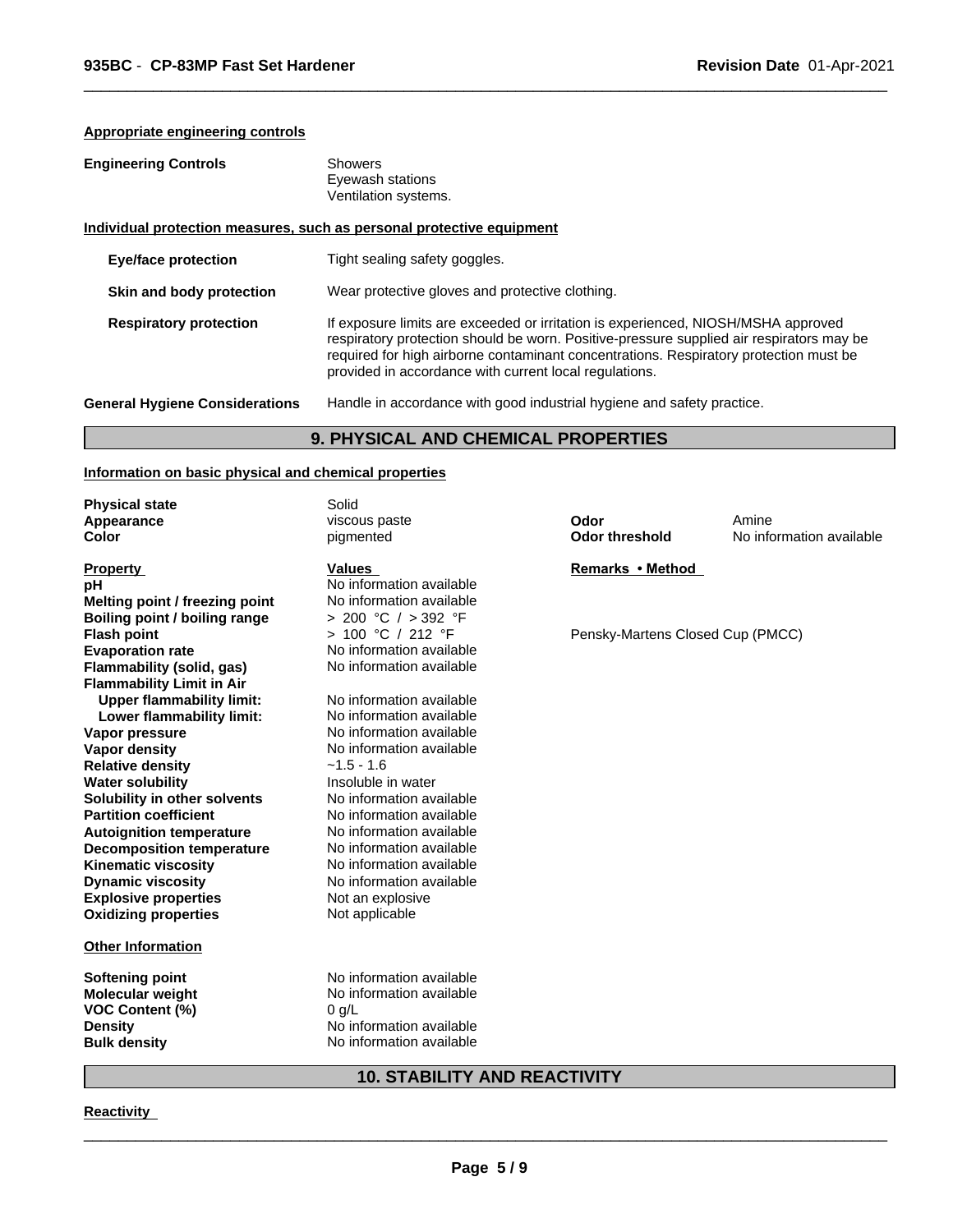No data available

# **Chemical stability**

Stable under recommended storage conditions. **Possibility of Hazardous Reactions** Hazardous polymerization does not occur. **Conditions to avoid** Elevated Temperature. Incompatible materials. **Incompatible materials** Strong oxidizing agents. Strong acids. Strong bases. **Hazardous Decomposition Products** Thermal decomposition can lead to release of irritating and toxic gases and vapors.

# **11. TOXICOLOGICAL INFORMATION**

 $\overline{\phantom{a}}$  ,  $\overline{\phantom{a}}$  ,  $\overline{\phantom{a}}$  ,  $\overline{\phantom{a}}$  ,  $\overline{\phantom{a}}$  ,  $\overline{\phantom{a}}$  ,  $\overline{\phantom{a}}$  ,  $\overline{\phantom{a}}$  ,  $\overline{\phantom{a}}$  ,  $\overline{\phantom{a}}$  ,  $\overline{\phantom{a}}$  ,  $\overline{\phantom{a}}$  ,  $\overline{\phantom{a}}$  ,  $\overline{\phantom{a}}$  ,  $\overline{\phantom{a}}$  ,  $\overline{\phantom{a}}$ 

# **Information on likely routes of exposure**

## **Product Information**

| <b>Inhalation</b>   | May cause irritation.                                                                                            |
|---------------------|------------------------------------------------------------------------------------------------------------------|
| Eye contact         | Corrosive to the eyes and may cause severe damage including blindness.                                           |
| <b>Skin contact</b> | Irritating to skin. Repeated or prolonged skin contact may cause allergic reactions with<br>susceptible persons. |
|                     |                                                                                                                  |

**Ingestion** Can burn mouth, throat, and stomach. Harmful if swallowed.

| <b>Chemical Name</b>                                     | Oral LD50            | Dermal LD50             | <b>Inhalation LC50</b>              |
|----------------------------------------------------------|----------------------|-------------------------|-------------------------------------|
| 4-tert-Butylphenol<br>98-54-4                            | $= 4000$ mg/kg (Rat) | $= 2318$ mg/kg (Rabbit) | $\overline{\phantom{0}}$            |
| Diethylenetriamine<br>111-40-0                           | $= 1080$ mg/kg (Rat) | $= 672$ mg/kg (Rabbit)  | $= 70$ mg/L (Rat) 4 h               |
| 1,3-Benzenedimethanamine<br>1477-55-0                    | $= 660$ mg/kg (Rat)  | $= 2$ g/kg (Rabbit)     | $= 700$ ppm (Rat) 1 h               |
| Trimethylhexamethylenediamine<br>25620-58-0              | $= 910$ mg/kg (Rat)  |                         |                                     |
| $[2,4,6$ -Tri(dimethylaminomethyl)phen<br>lol<br>90-72-2 | $= 1200$ mg/kg (Rat) | $= 1280$ mg/kg (Rat)    |                                     |
| <b>Bisphenol A</b><br>80-05-7                            | $=$ 3300 mg/kg (Rat) | $= 3$ mL/kg (Rabbit)    | $> 170$ mg/m <sup>3</sup> (Rat) 6 h |

#### **Information on toxicological effects**

**Symptoms** May cause an allergic skin reaction. May cause skin irritation. May cause redness and tearing of the eyes. May result in permanent damage including blindness. Coughing and/ or wheezing.

# **Delayed and immediate effects as well as chronic effects from short and long-term exposure**

| <b>Sensitization</b><br>Germ cell mutagenicity<br>Carcinogenicity |              | May cause sensitization in susceptible persons.<br>Based on available data, the classification criteria are not met.<br>This product contains crystalline silica (quartz) in a non-respirable form. Inhalation of<br>crystalline silica is unlikely to occur from exposure to this product. |            |             |  |
|-------------------------------------------------------------------|--------------|---------------------------------------------------------------------------------------------------------------------------------------------------------------------------------------------------------------------------------------------------------------------------------------------|------------|-------------|--|
| <b>Chemical Name</b>                                              | <b>ACGIH</b> | <b>IARC</b>                                                                                                                                                                                                                                                                                 | <b>NTP</b> | <b>OSHA</b> |  |
| Quartz<br>14808-60-7                                              | A2           | Group 1                                                                                                                                                                                                                                                                                     | Known      |             |  |
| Wollastonite (Ca(SiO3))<br>13983-17-0                             |              | Group 3                                                                                                                                                                                                                                                                                     |            |             |  |
| Silica, amorphous,<br>precipitated and gel<br>112926-00-8         |              | Group 3                                                                                                                                                                                                                                                                                     |            |             |  |

*ACGIH (American Conference of Governmental Industrial Hygienists)*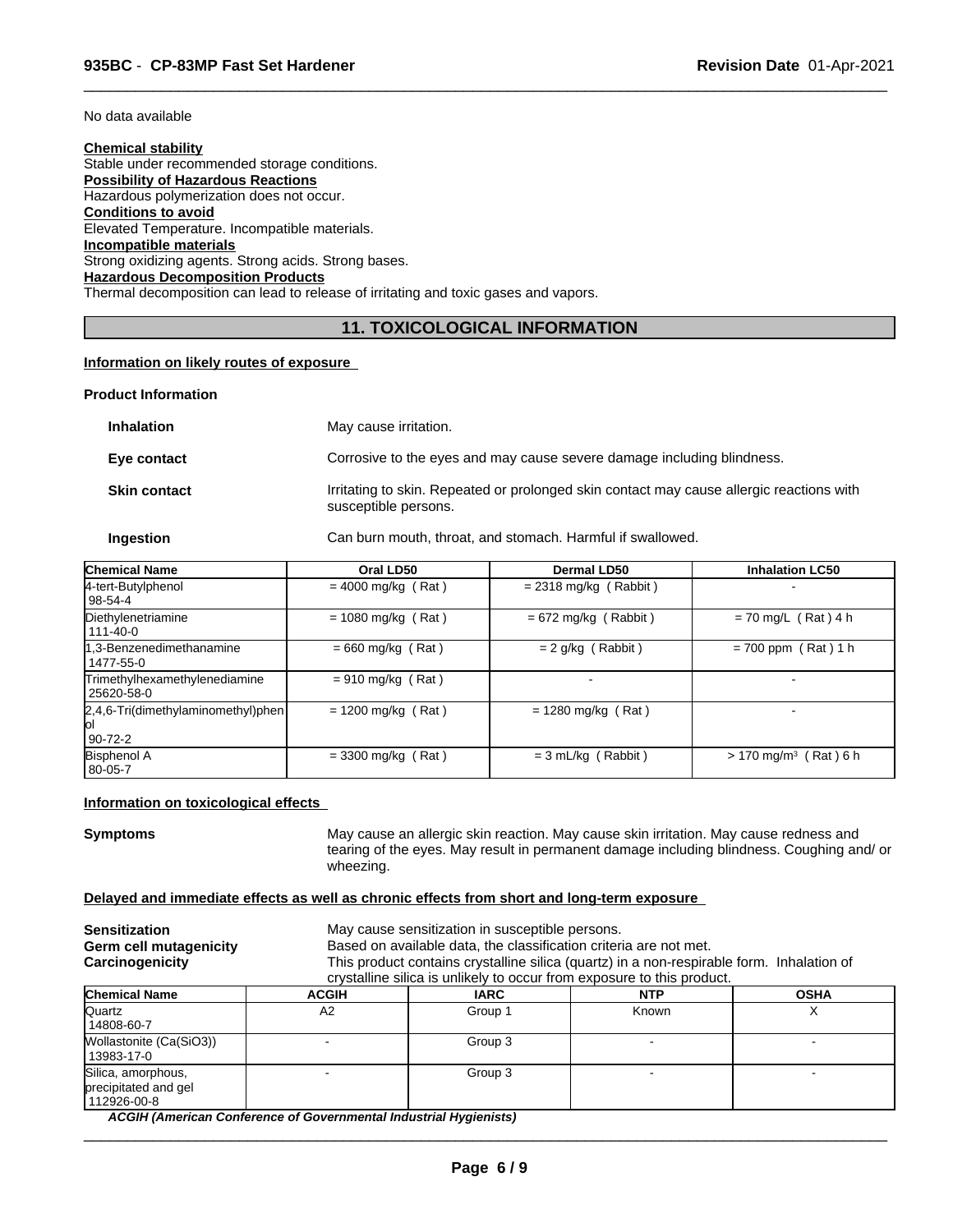| A2 - Suspected Human Carcinogen                            |                                                                                      |
|------------------------------------------------------------|--------------------------------------------------------------------------------------|
| IARC (International Agency for Research on Cancer)         |                                                                                      |
| Group 1 - Carcinogenic to Humans                           |                                                                                      |
| Group 3 - Not Classifiable as to Carcinogenicity in Humans |                                                                                      |
| NTP (National Toxicology Program)                          |                                                                                      |
| Known - Known Carcinogen                                   |                                                                                      |
|                                                            | OSHA (Occupational Safety and Health Administration of the US Department of Labor)   |
| X - Present                                                |                                                                                      |
| <b>Reproductive toxicity</b>                               | Product is or contains a chemical which is a known or suspected reproductive hazard. |
| <b>STOT - single exposure</b>                              | Target Organs. Respiratory system. Eyes. Skin.                                       |
| <b>STOT - repeated exposure</b>                            | Based on available data, the classification criteria are not met.                    |
| <b>Chronic toxicity</b>                                    | May cause adverse liver effects.                                                     |
| <b>Target Organ Effects</b>                                | Eyes, Respiratory system, Skin, lungs, kidney, liver.                                |
| <b>Aspiration hazard</b>                                   | Based on available data, the classification criteria are not met.                    |
| Numerical measures of toxicity - Product Information       |                                                                                      |

 $\overline{\phantom{a}}$  ,  $\overline{\phantom{a}}$  ,  $\overline{\phantom{a}}$  ,  $\overline{\phantom{a}}$  ,  $\overline{\phantom{a}}$  ,  $\overline{\phantom{a}}$  ,  $\overline{\phantom{a}}$  ,  $\overline{\phantom{a}}$  ,  $\overline{\phantom{a}}$  ,  $\overline{\phantom{a}}$  ,  $\overline{\phantom{a}}$  ,  $\overline{\phantom{a}}$  ,  $\overline{\phantom{a}}$  ,  $\overline{\phantom{a}}$  ,  $\overline{\phantom{a}}$  ,  $\overline{\phantom{a}}$ 

# **The following values are calculated based on chapter 3.1 of the GHS document** .

| ATEmix (oral)                 | 1,556.00 mg/kg |
|-------------------------------|----------------|
| ATEmix (dermal)               | 8,545.00 mg/kg |
| ATEmix (inhalation-dust/mist) | 14.00 ma/l     |

# **12. ECOLOGICAL INFORMATION**

### **Ecotoxicity**

Harmful to aquatic life with long lasting effects

| <b>Chemical Name</b>                        | Algae/aquatic plants                                                                                                                                                  | <b>Fish</b>                                                                                                                                                                                                       | Crustacea                                                                                                                     |
|---------------------------------------------|-----------------------------------------------------------------------------------------------------------------------------------------------------------------------|-------------------------------------------------------------------------------------------------------------------------------------------------------------------------------------------------------------------|-------------------------------------------------------------------------------------------------------------------------------|
| 4-tert-Butylphenol<br>98-54-4               | 11.2: 72 h Desmodesmus<br>subspicatus mg/L EC50                                                                                                                       | 4.71 - 5.62: 96 h Pimephales<br>promelas mg/L LC50 flow-through<br>6.9: 96 h Cyprinus carpio mg/L<br>LC50 static                                                                                                  | 3.9: 48 h Daphnia magna mg/L<br>EC50 3.4 - 4.5: 48 h Daphnia<br>magna mg/L EC50 Static                                        |
| Diethylenetriamine<br>$111 - 40 - 0$        | 345.6: 96 h Pseudokirchneriella<br>subcapitata mg/L EC50 1164: 72 h<br>Pseudokirchneriella subcapitata<br>mg/L EC50 592: 96 h<br>Desmodesmus subspicatus mg/L<br>EC50 | 248: 96 h Poecilia reticulata mg/L<br>LC50 static 430: 96 h Leuciscus<br>idus mg/L LC50 semi-static 1014:<br>96 h Poecilia reticulata mg/L LC50<br>semi-static                                                    | 16: 48 h Daphnia magna mg/L<br>EC50 37: 24 h Daphnia magna<br>mg/L EC50                                                       |
| Trimethylhexamethylenediamine<br>25620-58-0 | 29.5: 72 h Desmodesmus<br>subspicatus mg/L EC50                                                                                                                       | 172: 48 h Leuciscus idus mg/L<br>LC50 static                                                                                                                                                                      | 31.5: 24 h Daphnia magna mg/L<br>EC50                                                                                         |
| <b>Bisphenol A</b><br>80-05-7               | 2.5: 96 h Pseudokirchneriella<br>subcapitata mg/L EC50                                                                                                                | 3.6 - 5.4: 96 h Pimephales promelas<br>mg/L LC50 flow-through 4.0 - 5.5:<br>96 h Pimephales promelas mg/L<br>LC50 static 4: 96 h Oncorhynchus<br>mykiss mg/L LC50 9.9: 96 h<br>Brachydanio rerio mg/L LC50 static | 10.2: 48 h Daphnia magna mg/L<br>EC50 9.2 - 11.4: 48 h Daphnia<br>magna mg/L EC50 Static 3.9: 48 h<br>Daphnia magna mg/L EC50 |

# **Persistence and degradability**

No information available.

# **Bioaccumulation**

| <b>Chemical Name</b>                        | <b>Partition coefficient</b> |
|---------------------------------------------|------------------------------|
| 4-tert-Butylphenol                          | 2.44                         |
| 98-54-4                                     |                              |
| Diethylenetriamine<br>111-40-0              | $-1.3$                       |
| Trimethylhexamethylenediamine<br>25620-58-0 | 0.77                         |
| <b>Bisphenol A</b><br>80-05-7               | 2.2                          |

# **Other adverse effects**<br>No information available

No information available \_\_\_\_\_\_\_\_\_\_\_\_\_\_\_\_\_\_\_\_\_\_\_\_\_\_\_\_\_\_\_\_\_\_\_\_\_\_\_\_\_\_\_\_\_\_\_\_\_\_\_\_\_\_\_\_\_\_\_\_\_\_\_\_\_\_\_\_\_\_\_\_\_\_\_\_\_\_\_\_\_\_\_\_\_\_\_\_\_\_\_\_\_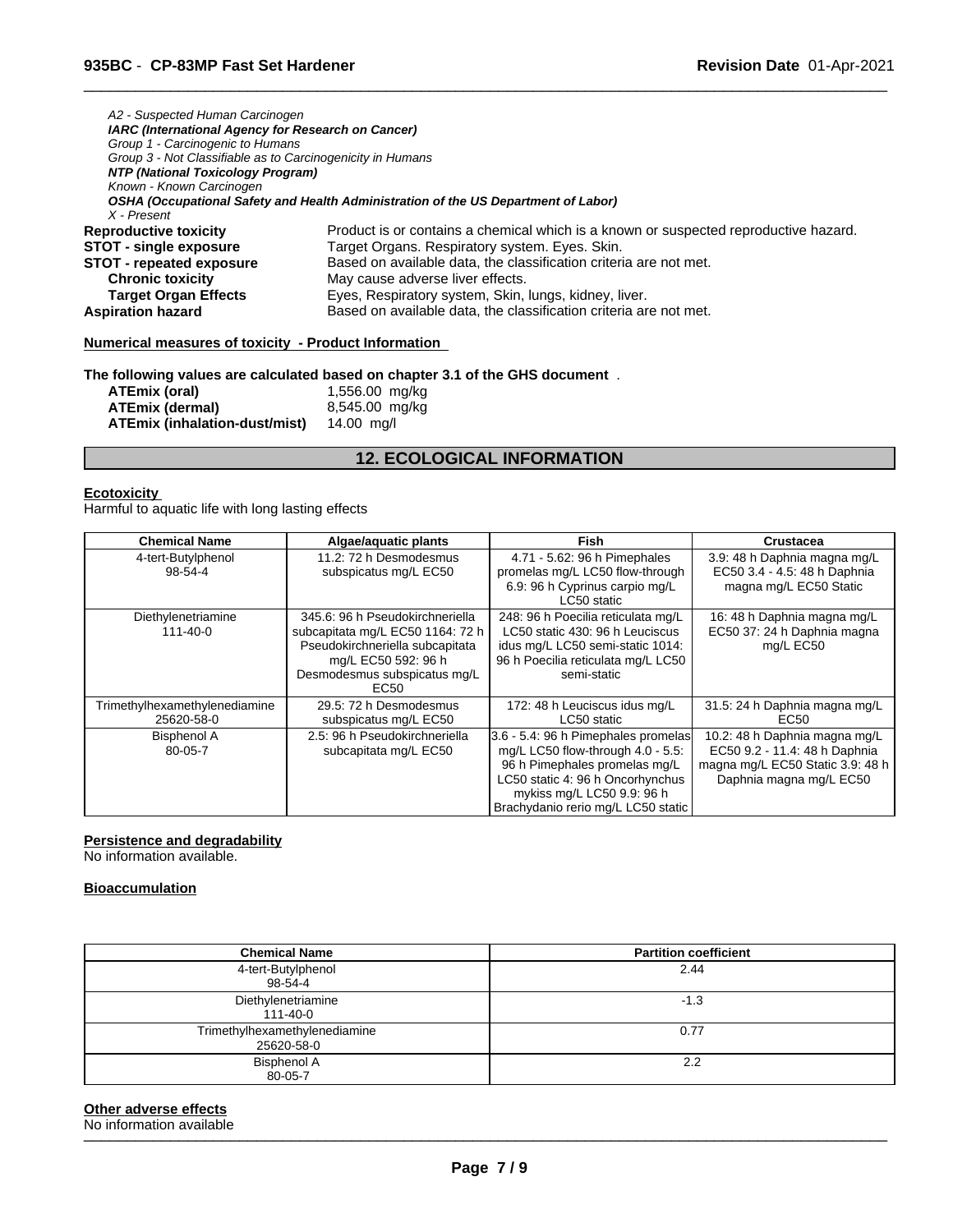# **13. DISPOSAL CONSIDERATIONS**

# **Waste treatment methods**

**Disposal of wastes** Disposal should be in accordance with applicable regional, national and local laws and regulations.

 $\overline{\phantom{a}}$  ,  $\overline{\phantom{a}}$  ,  $\overline{\phantom{a}}$  ,  $\overline{\phantom{a}}$  ,  $\overline{\phantom{a}}$  ,  $\overline{\phantom{a}}$  ,  $\overline{\phantom{a}}$  ,  $\overline{\phantom{a}}$  ,  $\overline{\phantom{a}}$  ,  $\overline{\phantom{a}}$  ,  $\overline{\phantom{a}}$  ,  $\overline{\phantom{a}}$  ,  $\overline{\phantom{a}}$  ,  $\overline{\phantom{a}}$  ,  $\overline{\phantom{a}}$  ,  $\overline{\phantom{a}}$ 

**Contaminated packaging Do not reuse container.** 

| <b>Chemical Name</b>                 | California Hazardous Waste Status |
|--------------------------------------|-----------------------------------|
| Diethylenetriamine<br>$111 - 40 - 0$ | Toxic                             |

**14. TRANSPORT INFORMATION**

| <b>DOT</b>  | Not regulated |
|-------------|---------------|
| <b>TDG</b>  | Not regulated |
| <b>IATA</b> | Not regulated |
| <b>IMDG</b> | Not regulated |

# **15. REGULATORY INFORMATION**

| <b>International Inventories</b> |          |
|----------------------------------|----------|
| <b>TSCA</b>                      | Complies |
| <b>DSL/NDSL</b>                  | Complies |
| <b>EINECS/ELINCS</b>             | Complies |
| <b>IECSC</b>                     | Complies |
| <b>KECL</b>                      | Complies |
| <b>PICCS</b>                     | Complies |
| <b>AICS</b>                      | Complies |

#### **Legend:**

**TSCA** - United States Toxic Substances Control Act Section 8(b) Inventory **DSL/NDSL** - Canadian Domestic Substances List/Non-Domestic Substances List **EINECS/ELINCS** - European Inventory of Existing Chemical Substances/European List of Notified Chemical Substances **ENCS** - Japan Existing and New Chemical Substances **IECSC** - China Inventory of Existing Chemical Substances **KECL** - Korean Existing and Evaluated Chemical Substances **PICCS** - Philippines Inventory of Chemicals and Chemical Substances **AICS** - Australian Inventory of Chemical Substances

#### **US Federal Regulations**

#### **SARA 313**

Section 313 of Title III of the Superfund Amendments and Reauthorization Act of 1986 (SARA). This product contains a chemical or chemicals which are subject to the reporting requirements of the Act and Title 40 of the Code of Federal Regulations, Part 372

| <b>Chemical Name</b>                  | <b>SARA 313 - Threshold Values %</b> |
|---------------------------------------|--------------------------------------|
| Bisphenol A - 80-05-7                 | 1.0                                  |
| <b>SARA 311/312 Hazard Categories</b> |                                      |
| Acute health hazard                   | Yes                                  |
| <b>Chronic Health Hazard</b>          | Yes                                  |
| Fire hazard                           | No                                   |
| Sudden release of pressure hazard     | No                                   |
| <b>Reactive Hazard</b>                | No                                   |

#### **CWA (Clean Water Act)**

This product does not contain any substances regulated as pollutants pursuant to the Clean Water Act (40 CFR 122.21 and 40